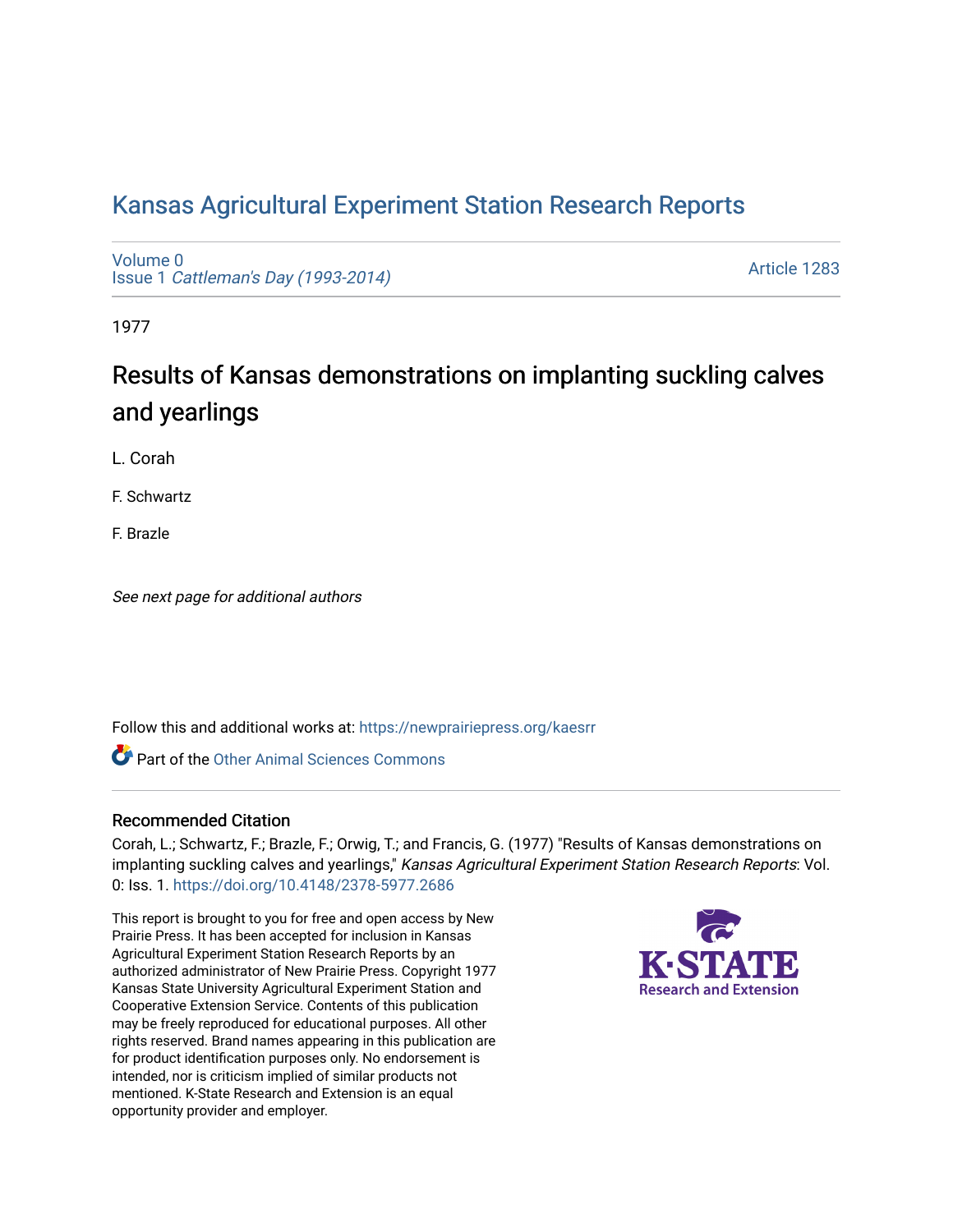## Results of Kansas demonstrations on implanting suckling calves and yearlings

### Abstract

To encourage greater use of implants in beef cattle industry in Kansas, 62 implant demonstrations were conducted in 31 different counties in Kansas. 1,402 implanted suckling calves gained an average of 15.1 pounds more than 694 non-implanted calves. In 19 yearling trials, 616 implanted yearling steers and heifers gained 20.0 pounds more than 365 yearlings. The results suggest utilizing implants as a regular management practice for suckling steer calves and yearling steers and heifers.

## Keywords

Report of progress (Kansas State University. Agricultural Experiment Station); 291; Cattlemen's Day, 1977; Beef; Implants; Calves; Yearlings

#### Creative Commons License



This work is licensed under a [Creative Commons Attribution 4.0 License](https://creativecommons.org/licenses/by/4.0/).

#### Authors

L. Corah, F. Schwartz, F. Brazle, T. Orwig, and G. Francis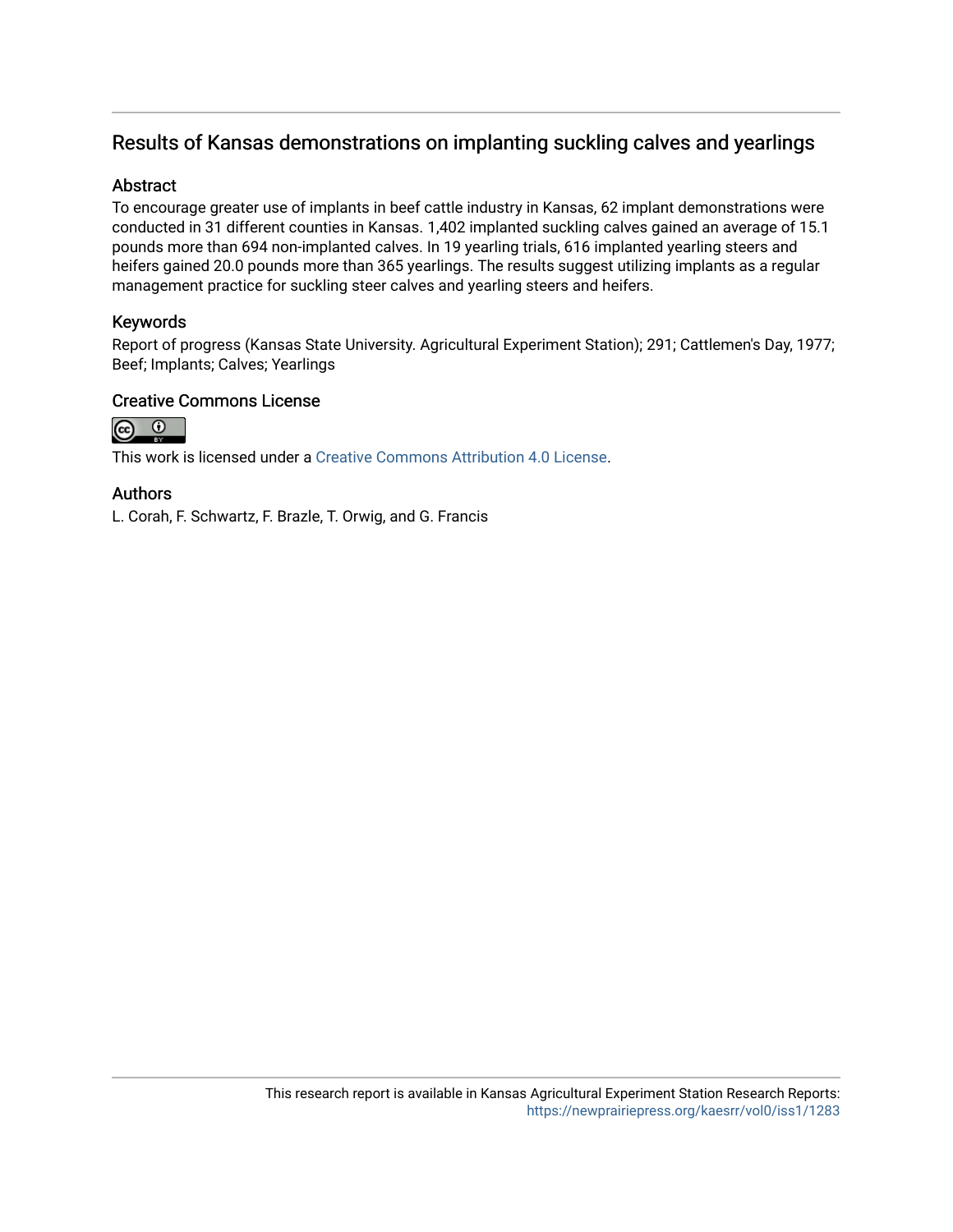Results of Kansas Demonstrations on Implanting Suckling Calves and Yearlings



Larry Corah, Frank Schwartz, Frank Brazle, Tom Orwig, and Gene Francis

#### Summary

To encourage greater use of implants in beef cattle industry in Kansas, 62 implant demonstrations were conducted in 31 different counties in Kansas. 1,402 implanted suckling calves gained an average of 15.1 pounds more than 694 non-implanted calves. In 19 yearling trials, 616 implanted yearling steers and heifers gained 20.0 pounds more than 365 yearlings.

The results suggest utilizing implants as a regular management practice for suckling steer calves and yearling steers and heifers.

#### Introduction

Research at Kansas State University and other Universities has shown that implanting both suckling calves and yearling steers and heifers on summer grass is an excellent management practice. Research results have shown that implanting suckling steer and heifer calves with either DES or Ralgro usually improves weaning weights by 15 to 20 pounds. Likewise, implanting yearling cattle with either Synovex S or H, DES, or Ralgro improves summer gains on grass by 15 to 30 pounds.

Despite those research results, the percentage of implanted suckling calves and yearling cattle on growing programs in Kansas are still very low. To get further information on implanting, as well as to demonstrate the use of implants, a series of demonstrations were set up in all the Extension districts of Kansas.

Appreciation is expressed to the following County Extension Agents for conducting implant demonstrations:

Northwest District: Paul Wilson, Barton; Roger Hendershot, Ellis; Steve Tonn, Graham; Ross Nelson, Logan; Clifford Meireis, Norton; Tom Rutherford, Rawlins; Warren Harding, Rooks; Gene Algrim, Rush; Del Jepsen, Russell; Jim Grider, Sheridan; Wilber Dunavan, Smith; Don McWilliams, Wallace; Darrell Hager, Cheyenne

Southwest District: John Robertson, Comanche

South-central District: Kent Springer, Saline; Milton Krainbill, Lincoln; Virgil Carlson, Ellsworth; Ben McCully, Harper; Steve Westfahl, Sedgwick

Northeast District: Jim Adams, Atchison; Darrel Hosie, Cloud; Julian Toney, Douglas

Southeast District: Glenn Gottlob, Crawford, Ted Wary, Cherokee; Mike Holder, Chase; Duane Jeffrey, Chautauqua; Tom Maxwell, Allen; Bob Bozworth, Franklin; Dan Shively, Labette; Dale Ladd, Morris